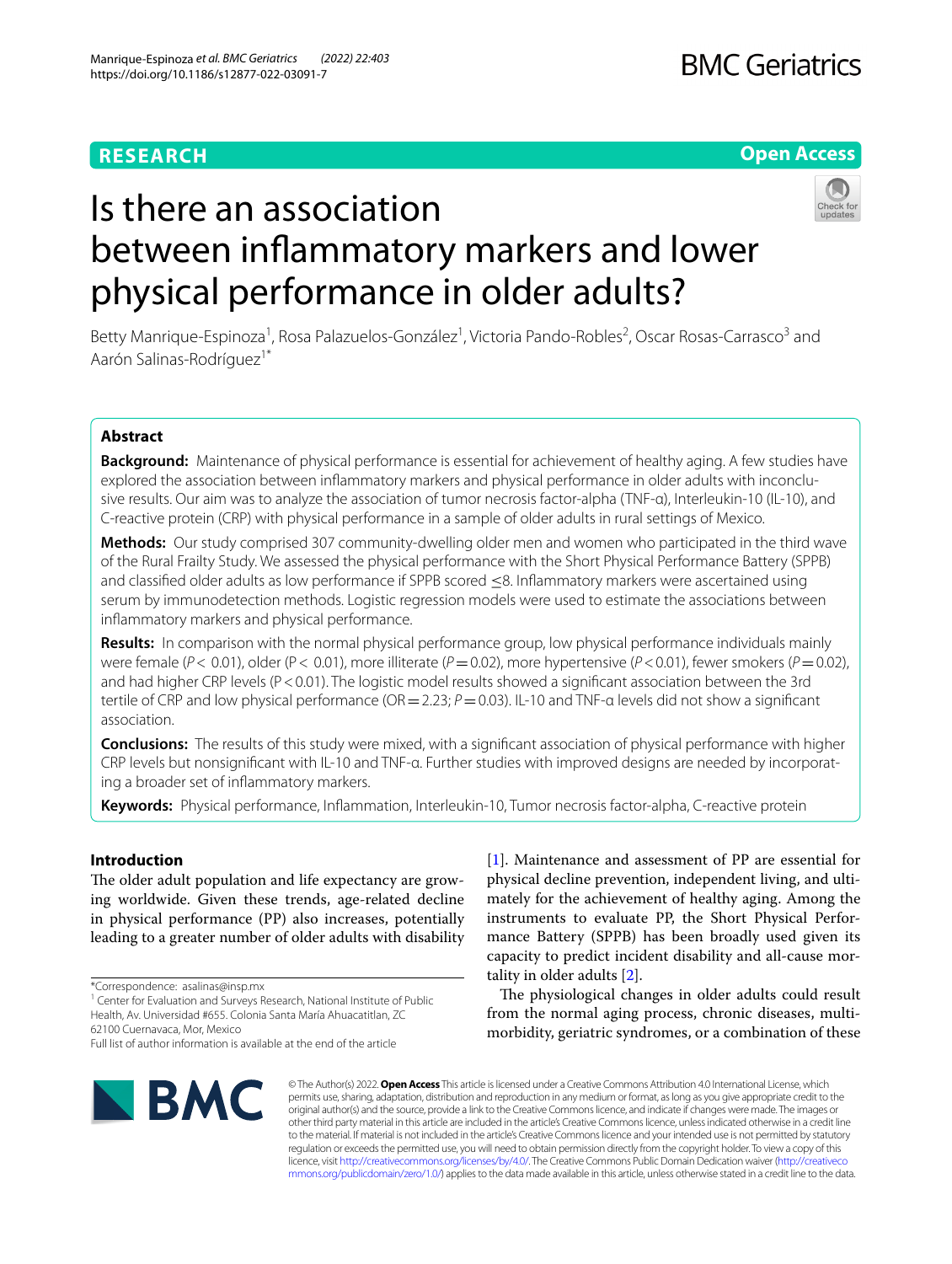conditions. In that vein, it has been shown that aging has a proinflammatory trend  $[3]$  $[3]$ . Although the inflammatory process is commonly a synonym for protection against trauma, injury, or infection [[4\]](#page-6-3), increased infammatory markers can also lead to muscle degradation and decreased protein synthesis [\[5](#page-6-4)], which may contribute to impaired physical performance and functional decline.

Infammation is a tightly regulated protective response mounted by an organism against trauma or injury  $[6]$  $[6]$ . The key players of infammation are cytokines, chemokines, soluble mediators of infammation, and acute-phase proteins (APP), among others. The duration, intensity, and variety of the stimuli factors determine the impact of infammation on the immune response. Cytokines that have proinflammatory effects include interferon (IFN) γ, interleukin (IL) 17, IL-1β, and tumor necrosis factoralpha (TNF $\alpha$ ), and those with anti-inflammatory effects include IL-10, IL-4, and IL-1ra  $[7, 8]$  $[7, 8]$  $[7, 8]$ . However, the distinction between pro- and anti-infammatory cytokine efects is not always clear. Also, APP, like C-reactive protein (CRP), helps to restore cytokine homeostasis [[9\]](#page-6-8); and its level rises to 1000-fold during infammatory conditions such as rheumatoid arthritis, cardiovascular disease, and infections [[10\]](#page-6-9).

While infammation has been associated with morbidity and mortality in older adults [[11](#page-6-10)], few studies have explored the association between infammation and SPPB in older adults with mixed results. Sousa et al. showed that higher levels of CRP were associated with scores <8 in SPPB in a sample of older adults from fve countries [[12\]](#page-6-11). Nonce, no signifcant associations were found in the study from Legrand et al. with older adults from Belgium [[13\]](#page-6-12). Regarding levels of TNF- $\alpha$ , results are also inconclusive. First, no signifcant associations were found with SPPB scores in the studies from Cesari et al. and Brinkley et al. [\[14](#page-6-13), [15](#page-6-14)]. Second, Hsu et al. identifed two main combinations of infammatory biomarkers (TNF-α related component and CRP-related component), and higher levels of TNF-α were inversely associated with lower physical performance battery score [\[16](#page-6-15)]. Similar results were found in Calvani's study. Regarding anti-infammatory cytokine IL-10, only two studies have explored its association with SPPB, one study with no signifcant associations reported  $[14]$  $[14]$ , and the other reported a signifcant association with higher levels of IL-10 [\[17](#page-6-16)].

The research on inflammation and its association with health outcomes among older adults is complex given that diferent cytokines and APP are involved in the infammatory cascade and their variability depending on the stage of infammation (acute or chronic). In that vein, the inclusion of various infammatory biomarkers could provide a higher insight into the association between infammation and PP. Furthermore, little is known about

this association in low- and middle-income countries, especially among the most disadvantaged populations. Therefore, this study aimed to analyze the association of TNF-α, IL-10, and CRP with PP among a sample of community-dwelling older adults in rural settings of Mexico.

#### **Methods**

#### **Study design and participants**

Data from the third wave of the Rural Frailty Study (RFS), collected in 2018, was used. The RFS is a longitudinal study with baseline wave in 2009 and two other waves (2013, 2018). The methodological details have been described elsewhere [[18,](#page-6-17) [19](#page-6-18)]. Briefy, it is a prospective cohort study whose principal aim was to determine the prevalence and incidence of frailty among rural older adults in Mexico. The baseline sample size was 600 individuals [\[18](#page-6-17)]. We included A small refreshment sample in each follow-up measurement to compensate for mortality and follow-up losses [[18,](#page-6-17) [19](#page-6-18)]. In wave 3 (2018), 566 face-to-face interviews (483 follow-up and 183 refreshing sample) were collected. From these, 88 died during waves 2 and 3, and 35 were lost at follow-up. For wave 3, venous blood samples were collected in a subsample of 361 older adults also. The Research and Ethics Committee of the National Institute of Public Health, Mexico, approved the study. The older adults signed informed consent before data collection.

#### **Analytical sample**

For the present study, 307 men and women who had complete data for all study variables were included. Excluded participants (*n*=54) were more female, older, had more limitations in basic and instrumental activities of daily living, lower vigorous physical activity (i.e., less time spent in vigorous physical activity), and lower tobacco and alcohol use  $(P<0.05)$ . No significant differences were observed in the remaining study variables (IL-10, CRP, TNF- $\alpha$ , diabetes, hypertension, ethnicity, and literacy).

#### **Physical performance**

Physical performance was assessed with the Short Physical Performance Battery (SPPB), consisting of three tests: walking, standing balance, and chair stand performance. For the walking test, participants were asked to walk 4m at the usual pace. For the chair–stand test, participants were asked to fold their arms across their chest and stand up from a sitting position and sit down fve times as quickly as possible. For the balance test, participants were asked to stand in a tandem position. Each task was assigned a score from 0 (inability to complete the task) to 4 (best performance). A summary performance score was obtained by the SPPB test (0 to 12). For analyses, the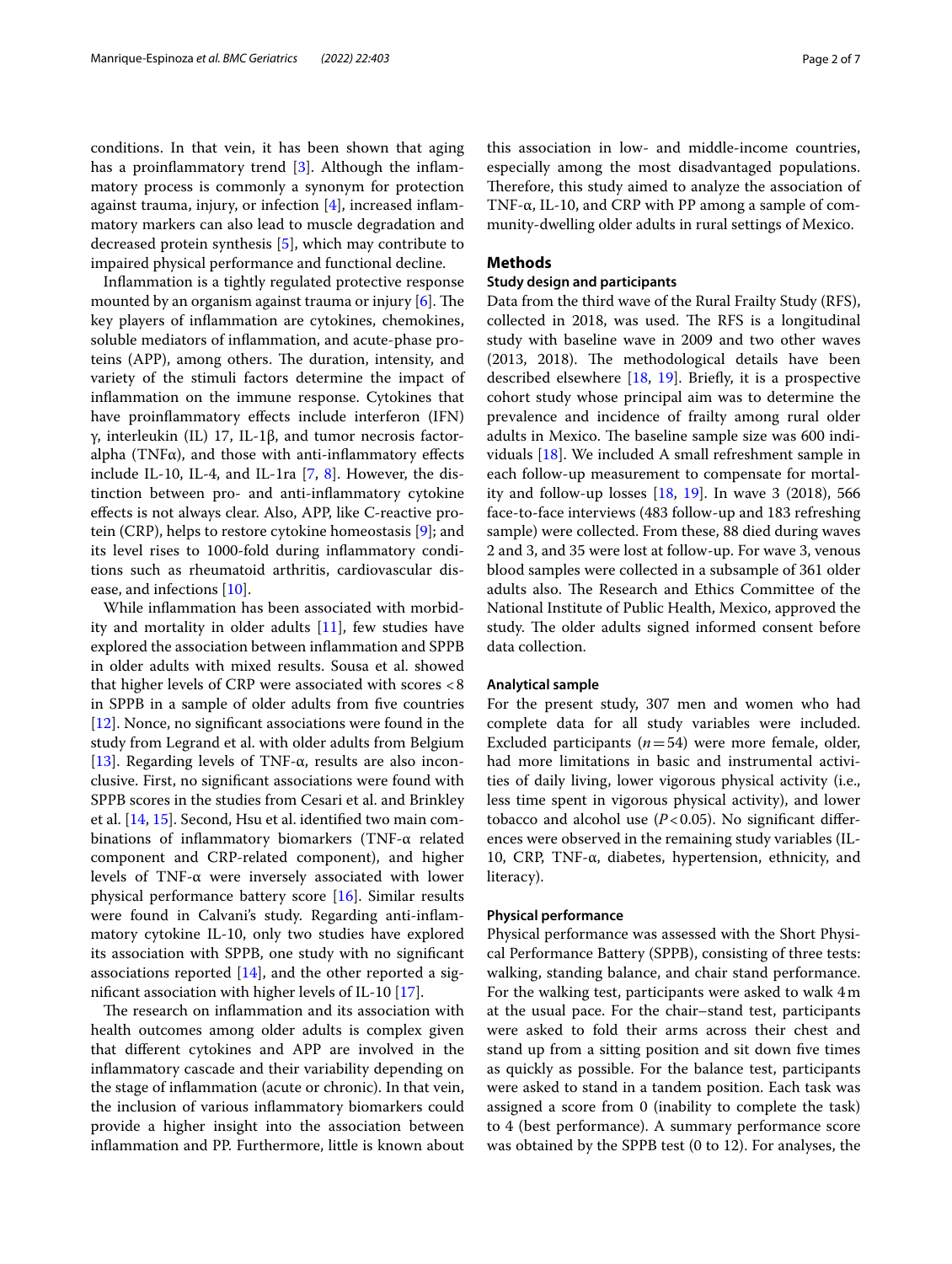participants were classifed as having low physical performance if score  $< 8$  [[2](#page-6-1)].

#### **Infammatory markers**

Fasting blood venous samples were drawn and centrifuged in situ to obtain serum. Subsequently, the samples were stored at −70°C in liquid nitrogen in coded cryovials until their analysis in the National Institute of Public Health laboratory. Concentrations of IL-10 and TNF-α were measured using the Milliplex<sup>™</sup> MAP Human Cytokine/Chemokine Magnetic Bead Panel (EMD Millipore Corporation, Billerica, MA, USA). Sensitivity of IL-10 and TNF- $\alpha$  were 1.1 pg/ml and 0.7 pg/ml, respectively. Intra-essay variability for IL-10 was  $\pm 1.6$ , and inter-essay variability of  $\pm 16.8$ , for TNF- $\alpha \pm 4.1$  and 9.5, respectively. CRP was determined using a human CRP ELISA kit (Item No. CYT298; Millipore) with a 0.20mg/ mL sensitivity, intra- and inter-assay variability were respectively  $\pm 4.6$  and  $\pm 6.0$ %. Both methods were performed according to the manufacturer's instructions.

#### **Covariates**

Sociodemographic characteristics including age, sex (female = 1), ethnicity  $(1=$  self-report about speaking an indigenous language), literacy ( $yes=1$ ), current alcohol consumption (yes = 1), and smoking habit (1 = consumed at least 100 cigarettes in their life) were considered. The presence of hypertension or diabetes was determined by self-report of a previous medical diagnosis. The limitations in basic activities of daily living (ADL) were defned as having difficulty carrying out at least one of the following tasks: bathing, dressing, toileting, transferring, continence, and feeding, using the Katz ADL Index [\[20](#page-6-19)]. As for limitations in instrumental activities of daily living (IADL), the following tasks were evaluated: using a telephone, doing shopping, handling medicine, managing money, using public or private transportation, and, just for women, the ability to prepare meals, do housekeeping, and do laundry. The Lawton and Brody scale was used to assess these activities  $[21]$  $[21]$ . Body mass index  $(kg/m2)$ was categorized as follows: underweight (<18.5), normal weight (≥18.5–24.9kg/m), overweight (25.0–29.9kg/m), and obese  $(\geq 30.0-34.9 \text{ kg/m})$  [\[22](#page-6-21)]. Physical activity (PA) was measured with the short form of the International Physical Activity Questionnaire (IPAQ) that assesses specifc types of activities like walking, moderate-intensity activities, and vigorous-intensity activities expressed in Metabolic Equivalent of Task (MET) mins/week. OA were classifed in Low PA (those who do not meet the quantity or intensity of moderate PA), Moderate PA (5 or more days of moderate-intensity activity or walking of at least 30minutes per day), or High PA (vigorous-intensity activity on at least 3 days achieving a minimum total

physical activity of at least 1500 MET-minutes/week) according to with their IPAQ scores [\[23\]](#page-6-22).

#### **Statistical analysis**

The participant characteristics were described using means or proportions as appropriate. Chi-square and Mann-Whitney-Wilcoxon tests were carried out to compare PP groups regarding sociodemographic, health, and lifestyle variables. We adjusted several logistic regression models to estimate the association between CRP, IL-10, and TNF-α and low physical performance. First, a model with no covariates; second, a model adjusted for sociodemographic and lifestyle variables (age, sex, literacy, ethnicity, tobacco use, alcohol consumption); and third, a model adjusted for health variables (diabetes, hypertension, limitations in ADLs and IADLs, body mass index and physical activity). CRP, IL-10, and TNF- $\alpha$  values were categorized into tertiles in all models, with the frst tertile (lower values) as the reference category. Diferences were considered statistically signifcant if *p*-value <0.05.

#### **Results**

The following general characteristics were observed in the analytical sample. Three hundred seven older adults were included, and the prevalence of low physical performance was 57%. The mean age was 80.6 (SD = 3.6), 49.5% were female, 57.7% were illiterate, 53.7% had an ethnic background, and 43% had a partner (married or cohabited). Regarding BMI, 31.6% had overweight, 8.8% obesity, 7.2% were underweight, and 52.4% adequate weight. 14.3% reported diabetes and 49.5% hypertension. 19.9% currently consumed alcohol, 35.8% consumed at least 100 cigarettes in their life.

Table [1](#page-3-0) shows the sociodemographic characteristics and health conditions of participants by physical performance status. In comparison with the normal physical performance group, low physical performance individuals mainly were female  $(P<0.01)$ , older  $(P<0.01)$ , more illiterate  $(P=0.02)$ , more hypertensive  $(P<0.01)$ , and fewer smokers  $(P=0.02)$ .

Table [2](#page-3-1) shows the comparisons of CRP, IL-10, and TNF-α levels across physical performance groups. Higher levels of CRP were observed in participants with low PP  $(P=0.01)$  in contrast with the normal PP. No significant differences were observed for IL-10  $(P=0.12)$  and TNF- $\alpha$  ( $P = 0.29$ ). The observed ranges for each tertile of the infammatory markers were the following. For CRP <1.6mg/L, ≥1.6mg/L thru <5.7mg/L, and **≥** 5.7mg/L, for 1st, 2nd and 3rd tertile, respectively. For TNF-α values were: <26.0pg/ml,  $\geq$ 26.0pg/ml thru <38.1pg/ml, and **≥** 38.1. And for IL-10, were: <1.63pg/ml, ≥1.63pg/ ml thru <6.3pg/ml, and **≥** 6.3.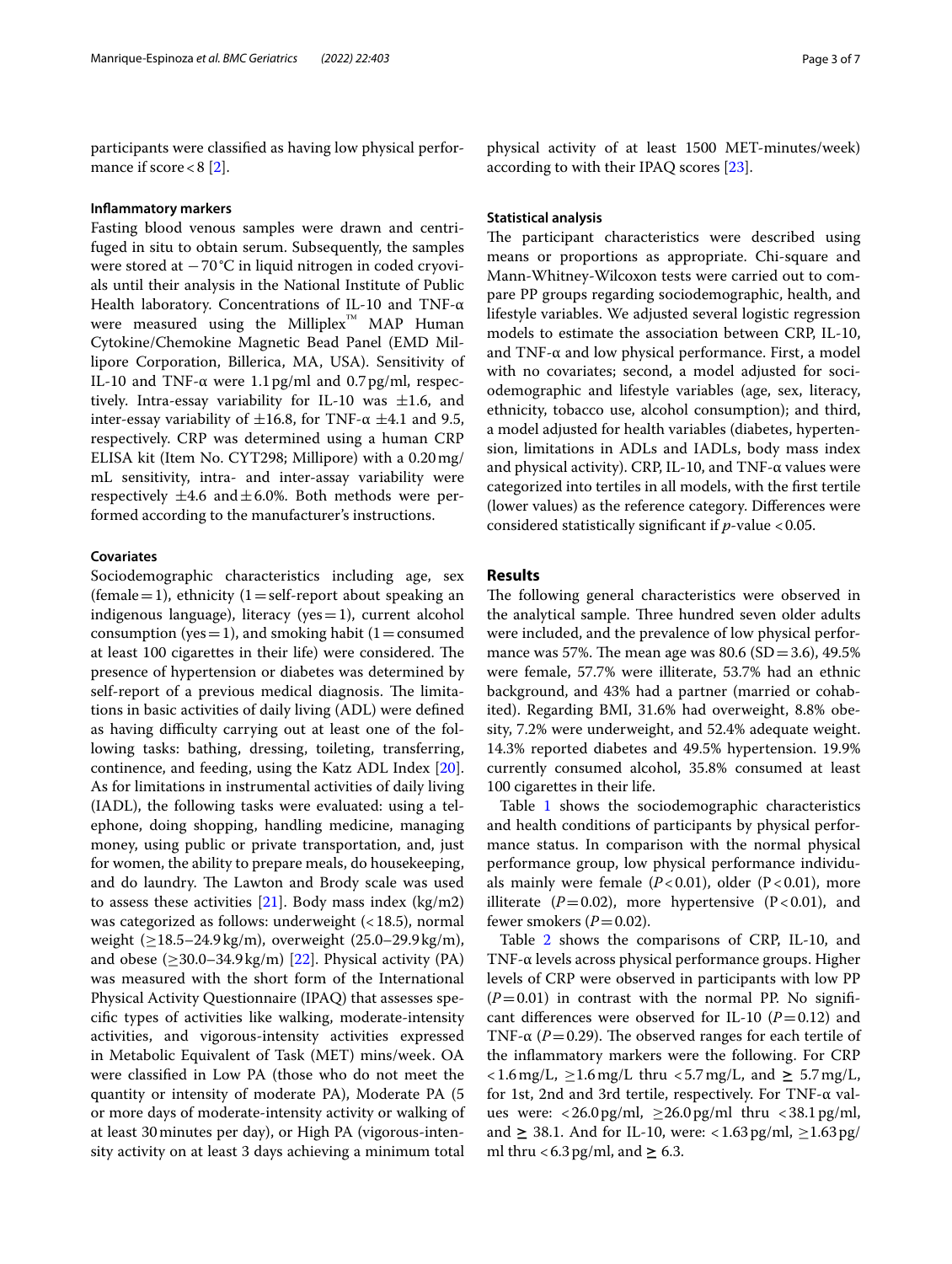## <span id="page-3-0"></span>**Table 1** Characteristics of the study participants by physical performance

| <b>Variables</b>                                                         |                   | Overall ( $n = 307$ ) Physical Performance |                 |                    |                   | $p$ -value* |
|--------------------------------------------------------------------------|-------------------|--------------------------------------------|-----------------|--------------------|-------------------|-------------|
|                                                                          | $\%$              | Normal                                     |                 | Low                |                   |             |
|                                                                          |                   | $n = 132$ 43%<br>n                         | $\%$            | $n = 175$ 57%<br>n |                   |             |
|                                                                          |                   |                                            |                 |                    | %                 |             |
| Female                                                                   | 49.5%             | 49                                         | 37.1            | 103                | 58.9              | < 0.01      |
| Age (mean $\pm$ SD) <sup>a</sup>                                         | $80.6 \pm 3.62$   | 132                                        | $79.8 \pm 3.62$ | 175                | $81.2 \pm 3.50$   | < 0.01      |
| Ethnicity (1 = self-report about speaking an indigenous<br>language)     | 53.7%             | 72                                         | 54.55           | 93                 | 53.14             | 0.81        |
| Literacy (yes = $1$ )                                                    | 42.3%             | 66                                         | 50.0            | 64                 | 36.6              | 0.02        |
| Smoking habit ( $1 =$ consumed at least 100 cigarettes in their<br>life) | 35.8%             | 57                                         | 43.2            | 53                 | 30.3              | 0.02        |
| Alcohol consumption (yes $= 1$ )                                         | 19.8%             | 31                                         | 23.5            | 30                 | 17.1              | 0.17        |
| Limitation in ADL                                                        | 21.8%             | 18                                         | 13.7            | 49                 | 28.0              | < 0.01      |
| Limitation in IADL                                                       | 55.1%             | 47                                         | 35.6            | 122                | 69.7              | < 0.01      |
| Hypertension                                                             | 49.5%             | 53                                         | 40.2            | 99                 | 56.6              | < 0.01      |
| <b>Diabetes</b>                                                          | 14.3%             | 14                                         | 10.6            | 30                 | 17.1              | 0.11        |
| Body mass index (mean $\pm$ SD) <sup>a</sup>                             | $24.7 \pm 4.1$    | 132                                        | $23.9 \pm 4.0$  | 175                | $24.7 \pm 4.1$    | 0.09        |
| Body mass index                                                          |                   |                                            |                 |                    |                   |             |
| Underweight                                                              | 7.2%              | 11                                         | 8.3             | 11                 | 6.3               |             |
| Normal                                                                   | 52.4%             | 74                                         | 56.1            | 87                 | 49.7              | 0.35        |
| Overweight                                                               | 31.6%             | 39                                         | 29.6            | 58                 | 33.1              |             |
| Obese                                                                    | 8.8%              | 8                                          | 6.1             | 19                 | 10.9              |             |
| Physical Activity                                                        |                   |                                            |                 |                    |                   |             |
| Low                                                                      | 42.0%             | 30                                         | 22.7            | 99                 | 56.6              |             |
| Moderate                                                                 | 32.9%             | 50                                         | 37.9            | 51                 | 29.1              | < 0.01      |
| High                                                                     | 25.1%             | 52                                         | 39.4            | 25                 | 14.3              |             |
| Physical Activity [MET - minutes/week] (mean ± SD) <sup>a</sup>          | $2516.8 \pm 4086$ | 132                                        | 3955.8 ± 5158.6 | 175                | 1431.451 ± 2564.5 | < 0.01      |
| SPPB total score (0-12 poinst) b                                         | $6.62 \pm 2.75$   | 132                                        | $9.05 \pm 1.17$ | 175                | $4.79 \pm 2.09$   | < 0.01      |
| SPPB - Balance scoreb                                                    | $2.85 \pm 1.35$   | 132                                        | $3.78 \pm 0.5$  | 175                | $2.86 \pm 1.35$   | < 0.01      |
| SPPB - Walking scoreb                                                    | $2.47 \pm 1.05$   | 132                                        | $3.25 \pm 0.57$ | 175                | $2.46 \pm 1.05$   | < 0.01      |
| SPPB- Chair/ stand scoreb                                                | $1.32 \pm 1.07$   | 132                                        | $2.02 \pm 1.08$ | 175                | $1.32 \pm 1.07$   | < 0.01      |

*ADL* Activities of Daily Living, *IADL* Instrumental Activities of Daily Living

 $a$ mean  $\pm$  SD

<sup>b</sup> U de Mann Whitney

\*Chi-square or t tests

<span id="page-3-1"></span>

| Table 2 Levels of inflammatory cytokines by physical performance group |  |  |  |
|------------------------------------------------------------------------|--|--|--|
|------------------------------------------------------------------------|--|--|--|

| <b>Variables</b> | Overall $(n = 307)$ |            | <b>Physical Performance</b> | $p$ -value* |                 |            |      |
|------------------|---------------------|------------|-----------------------------|-------------|-----------------|------------|------|
|                  |                     |            | Normal ( $n = 132$ )        |             | Low $(n = 175)$ |            |      |
|                  | Median              | <b>IQR</b> | Median                      | IQR         | Median          | <b>IQR</b> |      |
| CRP (mg/L)       | 3.15                | 6.61       | 2.62                        | 5.08        | 3.62            | 7.6        | 0.01 |
| $ L-10$ (pg/ml)  | 3.83                | 6.84       | 3.56                        | 5.85        | 4.89            | 7.19       | 0.12 |
| $TNF-a$ (pg/ml)  | 30.94               | 19.32      | 29.98                       | 8.89        | 33.00           | 19.48      | 0.29 |

*IQR* Interquartile range

\*Mann-Whitney-Wilcoxon test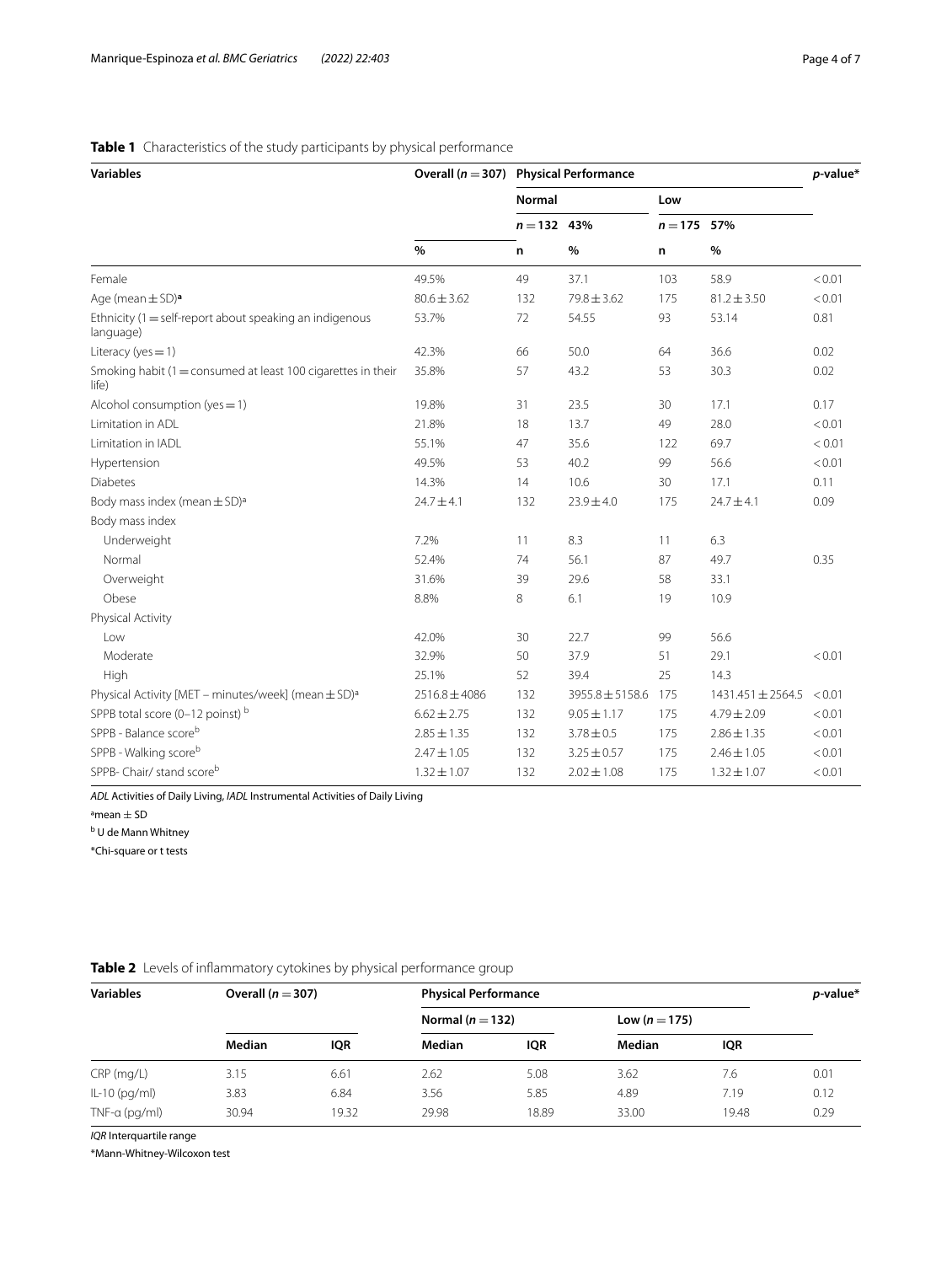Table [3](#page-4-0) shows the results of the logistic regression models for the associations between infammatory markers and PP. The unadjusted model showed a significant association between the 3rd tertile of CRP and low physical performance, OR=1.83; CI95%: 1.06–3.12 (Model 1, Table [3](#page-4-0)); which persisted when sociodemographic and lifestyle covariates were controlled, OR=2.16; CI95%: 1.20–3.90 (Model 2, Table  $3$ ). Finally, in the completely adjusted model (Model 3, Table [3\)](#page-4-0), also controlled for health-related variables, signifcant relationships were observed between 3rd tertile of CRP with low PP  $(OR = 2.23; 95\% CI: 1.10–4.55)$ . No significant differences were observed for IL-10 and TNF-α.

### **Discussion**

The results of our study show that inflammation is partially associated with low physical performance among Mexican older adults living in rural settings. Specifcally, higher levels of CRP, but not IL-10 and TNF-α, are associated with lower physical performance.

Regarding the association of CRP and low physical performance, evidence from previous studies has reported mixed results. Brinkley et al. identifed, in one study with more than 500 participants over 55years, that higher values of CRP were associated with lower scores of SPPB ( $\beta$ =−0.21, *P*<0.01), in models adjusted by age, gender, race, and body composition [[18\]](#page-6-17). Another study, with African American participants, reported similar results (β=−1.426, *P*<0.001) [\[24](#page-6-23)]. An additional multicultural study, comprising 1371 participants from Brazil, Colombia, Albania, and Canada, reported that OA with CRP

 $>10$  mg/l had lower levels of PP using the SPPB [\[12](#page-6-11)]. Meanwhile, other studies have not found signifcant associations. Legrand et al. found that CRP was not associated with SPPB in Belgian women over 80 years [\[13](#page-6-12)]. Hsu et al. reported physical performance battery score not related to the CRP-related component [[16](#page-6-15)]. Cesari et al. used a summary score considering gait speed, chair stand test, and standing balance test to assess PP in Italian OA and found that CRP was not associated with the summary score for PP. [[14\]](#page-6-13)

Evidence regarding the associations of IL-10 and TNF-α with PP is scarce but most is consistent with our fndings. Cesari et al. identifed that IL-10 was not associated with the summary score of PP ( $\beta$  =0.01, *P* = 0.60). Similarly, Brinkley et al. and Cesari et al. did not observe significant associations between TNF- $\alpha$  and PP ( $\beta$  = 0.13, *P*>0.05; and  $β = 0.01$ , *P*=0.55, respectively). Meanwhile, other studies have found signifcant associations. Hsu et al. found that TNF-α-related component was associated with SPPB. Calvani et al. found that higher concentrations of IL-10 and TNF-α in older adults with low-functioning (SPPB  $\leq$ 8) [\[17](#page-6-16)]. The lack of consistency in the reported results can be explained by diferent measures of physical performance and heterogeneity in the populations analyzed.

Infammation is a complex response that is involved in diferent body homeostatic processes. However, the specifc mechanisms from which it acts on PP have not been fully elucidated. Although it has been proposed that infammation could negatively afect PP via a decrease in muscle mass and strength. A recent literature review

|                                        | Model 1   |                    | Model 2   |                    | Model 3   |                      |
|----------------------------------------|-----------|--------------------|-----------|--------------------|-----------|----------------------|
|                                        | <b>OR</b> | (95% CI)           | <b>OR</b> | (95% CI)           | <b>OR</b> | (95% CI)             |
| $CRP$ (mg/L)                           |           |                    |           |                    |           |                      |
| 1st Tertile $(< 1.6)$ (reference)      | 1.00      |                    | 1.00      |                    | 1.00      |                      |
| 2nd Tertile ( $\geq$ 1.6 thru < 5.7)   | 1.37      | $(0.81 - 2.30)$    | 1.38      | $(0.79 - 2.42)$    | 1.81      | $(0.93 - 3.50)$      |
| 3rd Tertile $(≥5.7)$                   | 1.83      | $(1.06 - 3.12)$ ** | 2.16      | $(1.20 - 3.90)$ ** | 2.23      | $(1.10 - 4.55)^{**}$ |
| $ L-10$ (pg/ml)                        |           |                    |           |                    |           |                      |
| 1st Tertile (< 1.63) (reference)       | 1.00      |                    | 1.00      |                    | 1.00      |                      |
| 2nd Tertile ( $\geq$ 1.63 thru < 6.3)  | 0.92      | $(0.53 - 1.57)$    | 0.91      | $(0.52 - 1.63)$    | 0.90      | $(0.46 - 1.77)$      |
| 3rd Tertile $(≥6.3)$                   | 1.26      | $(0.72 - 2.20)$    | 1.24      | $(0.68 - 2.24)$    | 1.12      | $(0.55 - 2.26)$      |
| TNF- $\alpha$ (pg/ml)                  |           |                    |           |                    |           |                      |
| 1st Tertile (< 26.0) (reference)       | 1.00      |                    | 1.00      |                    | 1.00      |                      |
| 2nd Tertile ( $\geq$ 26.0 thru < 38.1) | 1.01      | $(0.59 - 1.71)$    | 1.15      | $(0.65 - 2.03)$    | 1.22      | $(0.63 - 2.39)$      |
| 3rd Tertile $(≥38.1)$                  | 1.16      | $(0.66 - 2.03)$    | 1.19      | $(0.66 - 2.17)$    | 1.22      | $(0.60 - 2.47)$      |

<span id="page-4-0"></span>**Table 3** Associations of infammatory markers with low physical performance

Model 1: Logistic regression without covariates

Model 2: Additionally adjusted for sex, age, ethnicity background, literacy, alcohol consumption, and smoking habit

Model 3: Additionally adjusted for limitation in ADL, limitation in IADL, presence of hypertension, diabetes, physical activity, and body mass index

\*\**p*<0.05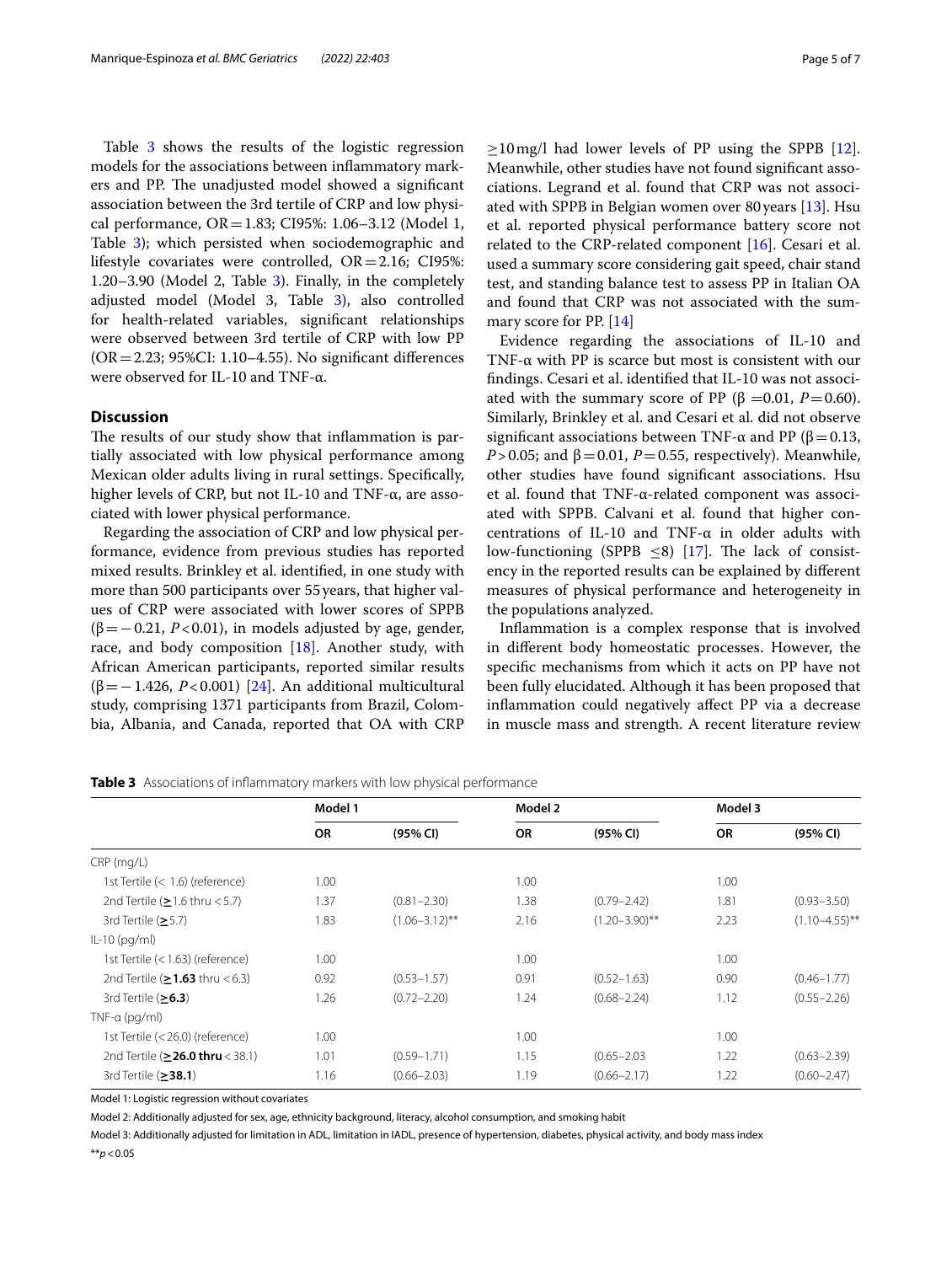from Tuttle et al. reported that higher levels of infammatory biomarkers were associated with lower muscle mass and muscle strength in diferent OA populations. In special, higher levels of CRP, IL-6 and TNF-α were associated with lower handgrip and knee extension strength [[25\]](#page-6-24). Calvani et al. in their exploratory study with 35 older adults reported the older adults with Low- functioning (SPPB ≤8) were characterized by lower muscle volume and knee extensor strength compared with highfunctioning (SPPB>8) participants [\[17](#page-6-16)].

Regarding the mixed results observed in our study, CRP, but not IL-10 and TNF-α, signifcantly related to low physical performance, a systematic review and metaanalysis of 17 studies with 11,249 individuals also showed that only CRP, but not TNF- $α$  and IL-6, is associated with sarcopenia [[26](#page-6-25)]. Overall, inflammation is associated with a reduced synthesis in like insulin-like growth factor 1 and an increased nuclear factor-κB. In stable conditions, these molecules are essential for muscle integrity. In addition, impaired uptake of long branched-chain amino acids is impaired due to endothelial reactivity and muscle perfusion caused by infammation [[27\]](#page-6-26). Furthermore, the ubiquitin-proteasome system, a mechanism of muscle fber degradation, activates its catabolic signals in the presence of infammation [\[28](#page-6-27)]. Although the evidence has been increasing recently, there is a need for more studies to identify the mechanisms by which infammation can lead to the loss of muscle strength and mass, and subsequent disability. This is especially true for inflammatory markers other than CRP.

In this study, we reported the results of a rural sample of community-dwelling older Mexican adults. Compared to similar studies, our individuals had worse conditions except for BMI and physical activity. Regarding age, individuals in our study were older (mean= $80.6$ ) than samples in Calvani's study [\[17\]](#page-6-16) mean=78.1 and Sousa's study [[12\]](#page-6-11), whose older adults had an age range between 65 and 74. Our population also had worse SPPB scores compared with similar studies. The mean of SPPB score was 6.6 in our study, while in other studies, the mean range of SPP was between 8.4 and 17.2  $[12, 13, 17]$  $[12, 13, 17]$  $[12, 13, 17]$  $[12, 13, 17]$  $[12, 13, 17]$ . The older adults in our sample had lower BMI (mean= $24.7$ ) compared with Calvani's study  $[17]$  $[17]$  mean=27.4 and Legrand's study (mean BMI: 26.9 for men and 27.7 for women) [[13\]](#page-6-12). In addition, our sample had better physical activity levels (58% was moderate or high) than the sample in Sousa's study, which had 28% [[12](#page-6-11)].

The results of our study should be interpreted considering the following limitations: (i) since this is a cross-sectional analysis, conclusions about causality are precluded; prospective studies are therefore required for understand association between infammatory marker and PP. (ii) the number of selected biomarkers was small, further studies with more biomarkers are needed to understand the mechanisms of infammation markers in older people; (iii) Life expectancy in Mexico was 75 in 2019, while the mean age in our study was 80.6, this could have an impact on the estimation of the association between CRP and low physical function because the older adults that survived have better health conditions than their counterparts who died. Despite the above limitations, this study also has some strengths. First, and as far as we know, this is one of the few studies with older adults from Latin America and the frst study in Mexico to evaluate the relationship between PP and IL-10, TNF-α and CRP. Second, the physical performance was evaluated according to international recommendations of Guralnik et al. [[2\]](#page-6-1), which allows comparability with other studies.

#### **Conclusion**

Our fndings highlight the important role of infammation concerning poor physical performance in older adults. Even so, the results were mixed, with a signifcant association of physical performance with higher CRP levels but nonsignifcant with IL-10 and TNF-α. Further longitudinal research is required to incorporate a broader set of infammatory markers to understand better the causal pathways involved in this association.

#### **Abbreviations**

ADL: Activities of daily living; APP: Acute-phase proteins; BMI: Body mass index; CRP: C-reactive protein; IADL: Instrumental activities of daily living; IL-10: Interleukin-10; IPAQ: International physical activity questionnaire; MET: Metabolic equivalent of task; OR: Odds ratio; PA: Physical activity; PP: Physical performance; RFS: Rural frailty study; SPPB: Short physical performance battery; TNF-α: Tumor necrosis factor-alpha.

#### **Acknowledgements**

Not applicable.

#### **Authors' contributions**

Conceptualization: BME, ASR. Methodology: BME, ASR, VPR. Formal analysis: BME, RPG. Investigation: BME, RPG, ORC. Writing – original draft: BME, ASR, RPG. Writing – Review & Editing: all authors. Supervision: BME. The author(s) read and approved the fnal manuscript.

#### **Funding**

This study was supported by the *Consejo Nacional de Ciencia y Tecnología* in Mexico (CONACYT; Grant SALUD-2017-1-290401). The sponsor had no role in the study design; collection, analysis, or interpretation of data; preparation of the manuscript; and decision to submit the manuscript for publication.

#### **Availability of data and materials**

The datasets used and/or analyzed during the current study are available from the corresponding author upon reasonable request.

#### **Declarations**

#### **Ethics approval and consent to participate**

All procedures performed involving human participants were in accordance with the ethical standards of the Research Ethics Committee of the National Institute of Public Health, Cuernavaca, Mexico (CI:1159), and with the 1964 Helsinki declaration and its later amendments or comparable ethical